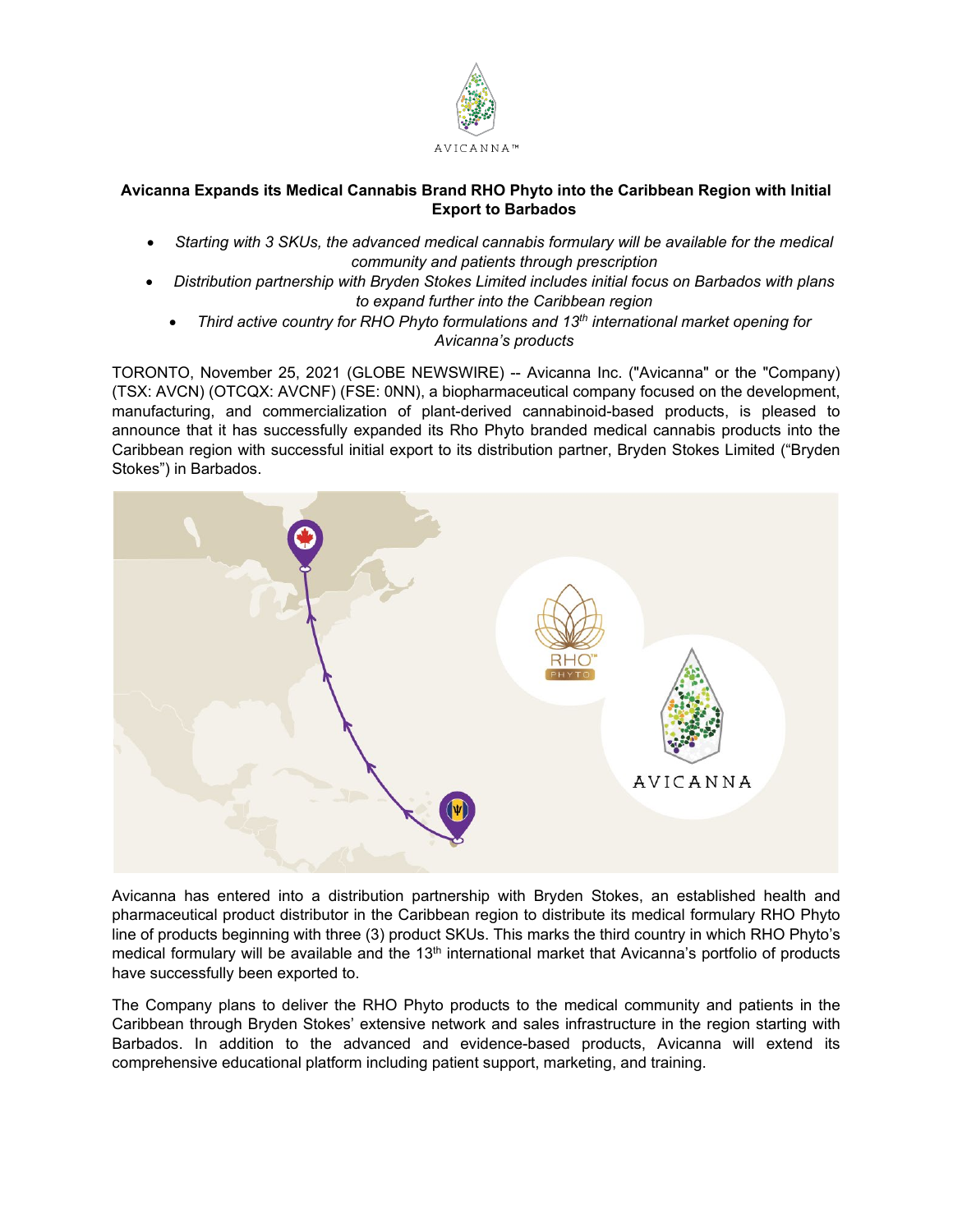

The initial delivery which included oral and sublingual products has successfully been exported from Canada through Avicanna's strategic partnership with Medipharm Labs (TSX: LABS), a leading pharmaceutical cannabis manufacturer. In Barbados, specifically, the products will be commercialized under the Medicinal Cannabis Industry Act 2019-44 which outlines regulation of the handling of medicinal cannabis on the island. Avicanna plans to expand its product offerings to the region to include additional SKUs from its Canadian portfolio as well as pharmaceutical preparations from its formulary in Colombia.

"We're excited to expand our Rho Phyto formulary of products into Barbados with our partner Bryden Stokes, who shares our vision and focus on supplying the medical community and patients with scientifically advanced and evidence-based cannabis products. We look forward to establishing RHO Phyto as the gold standard throughout the region and aim to build long-term opportunities for the brand." said Aras Azadian, CEO.

Bryden Stokes is delighted to commence a partnership with Avicanna to provide pharmaceutical-grade medicinal cannabis to patients in Barbados and the Eastern Caribbean; specifically, the Rho Phyto brand of products. Avicanna's evidence-based approach to their formulations, and their collaborations with leading academic and clinical institutions make them an ideal partner.

# **About Bryden Stokes**

Bryden Stokes has three distinct business divisions: Food and Consumer, Brewery, Wine, Spirits and Tobacco, and Health and Wellness. Their wide network of international suppliers and thriving portfolio make them one of the leading distribution companies in Barbados. To support these divisions, they have over 330 employees and a portfolio of 450 quality brands.

# **About RHO Phyto**

The advanced and standardized formulations are offered in various doses of cannabidiol ("CBD"), tetrahydrocannabinol ("THC") and THC-Free options in a range of drug delivery formats including oral, sublingual, transdermal and local and designed to provide consumers with a range of inhalation-free cannabinoid-based solutions. The proprietary formulations are developed and optimized by Avicanna to provide enhanced absorption while providing a consistent experience with a pleasant taste and smell. The RHO Phyto products are delivered with accurate dosing which also allows for easy titration and dosing by consumers.

Avicanna's RHO Phyto vision is to provide education and safe delivery of its products through evidencebased training and education to consumers, retailers and the medical community. Avicanna aims to establish RHO Phyto as a recommended brand within the cannabis industry and has initiated several preclinical and real-world evidence clinical trials on the products with leading Canadian medical institutions.

To the knowledge of the Company, it carries out its operations in compliance with all applicable laws in the jurisdictions in which it operates.

# **About Avicanna**

Avicanna is a Canadian commercial-stage biopharmaceutical company established in cannabinoid research, development, and evidence-based products for the global consumer, as well as medical and pharmaceutical market segments. In leading global cannabinoid advancements, Avicanna conducts most of its research in Canada at its R&D headquarters in the Johnson & Johnson Innovation Centre, JLABS @ Toronto, located in the MaRS Discovery District. The company actively collaborates with leading Canadian academic and medical institutions. Avicanna has established an industry-leading scientific platform including advanced R&D and clinical development which has led to the commercialization of over twenty products across four main market segments: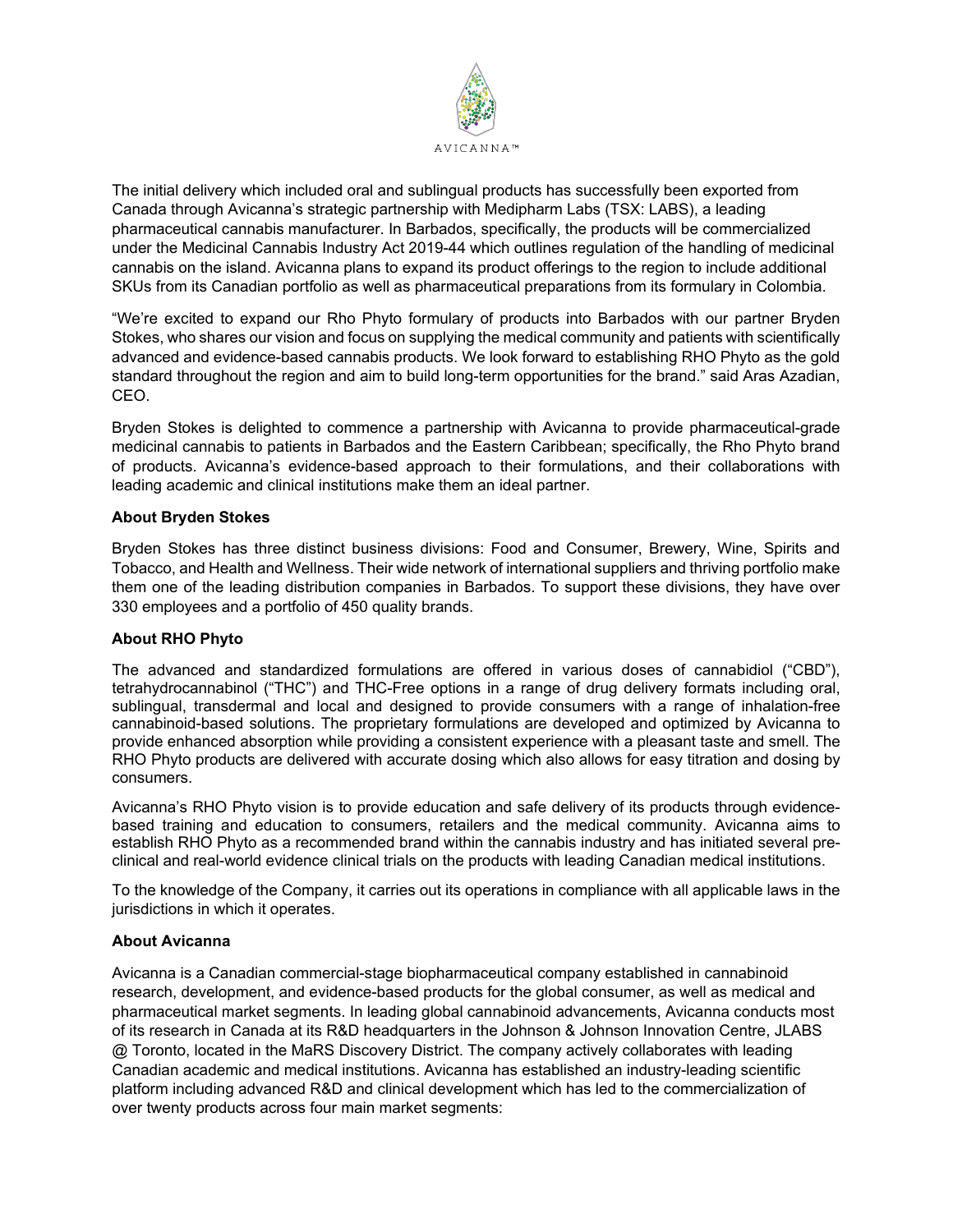

- Medical Cannabis & Wellness Products: Marketed under the RHO Phyto™ brand, or Magisterial Preparations, these medical and wellness products are an advanced line of pharmaceutical-grade cannabis products containing varying ratios of CBD and THC. The product portfolio contains a full formulary of products including oral, sublingual, topical, and transdermal deliveries that have controlled dosing, enhanced absorption and stability studies supported by pre-clinical data. The advanced formulary is marketed with consumer, patient and medical community education and training. Avicanna's medical and wellness product portfolio also forms the foundation of the Company's pharmaceutical pipeline with the contribution of the formulations that form the basis of the products as well as the data generated from sales and participation of the products in real world evidence studies.
- CBD Derma-Cosmetic Products: Marketed under the Pura H&W™ or Pura Earth™ brands, these registered, clinically tested, dermacosmetic products include a portfolio of functional CBD topical products.
- Pharmaceutical Pipeline: Leveraging Avicanna's scientific platform, vertical integration, and realworld evidence, Avicanna has created a pipeline of patent-pending drug candidates which are indication-specific and in various stages of clinical development and commercialization. These cannabinoid-based drug candidates provide solutions for unmet medical needs in the areas of dermatology, chronic pain, and various neurological disorders. Avicanna's first pharmaceutical preparation (Trunerox) is in the drug registration stage in South America.
- Cannabis Raw Materials, Seeds, and Bulk Formulations: Marketed under the Aureus™ brand, the Company's raw material business has successfully completed sales to 11 countries. Aureus offers cannabis dried flower, standardized seeds, full spectrum extracts, and cannabinoid distillates, isolated cannabinoids (CBD, THC, cannabigerol ("CBG") and other rare cannabinoids), and bulk formulations derived from hemp and cannabis cultivars through its sustainable, economical, and industrial-scale subsidiaries based in Colombia. The majority of the Aureus products are produced at Santa Marta Golden Hemp S.A.S. ("SMGH"), the Company's majorityowned subsidiary, which is also Good Agricultural and Collection Practices ("GACP") certified and has United States Department of Agriculture ("USDA") National Organic Program certification for its hemp cultivar.

SOURCE Avicanna Inc.

# **Stay Connected**

For more information about Avicanna, visit [www.avicanna.com,](http://www.avicanna.com/) contact Ivana Maric by email at [info@avicanna.com](mailto:info@avicanna.com) or follow us on social media @avicannainc.

The Company posts updates through videos from the official company YouTube channel [https://www.youtube.com/channel/UCFXPBGdKSxOUOf\\_VZoSFSUA.](https://www.youtube.com/channel/UCFXPBGdKSxOUOf_VZoSFSUA)

### *Cautionary Note Regarding Forward-Looking Information and Statements*

*This news release contains "forward-looking information" within the meaning of applicable securities laws. Forward-looking information contained in this press release may be identified by the use of words such as, "may", "would", "could", "will", "likely", "expect", "anticipate", "believe, "intend", "plan", "forecast", "project", "estimate", "outlook" and other similar expressions, and includes statements with respect to the SMGH's ability to maintain its licenses to cultivate cannabis, SMGH's ability to maintain its certifications, SMGH's ability to supply any other company based on its current or newly acquired certifications, or SMGH's ability to acquire new certifications or business partnerships. Forward-looking information is not a guarantee of future performance and is based upon a number of estimates and assumptions of management in light of management's experience and perception of trends, current conditions and expected developments, as*